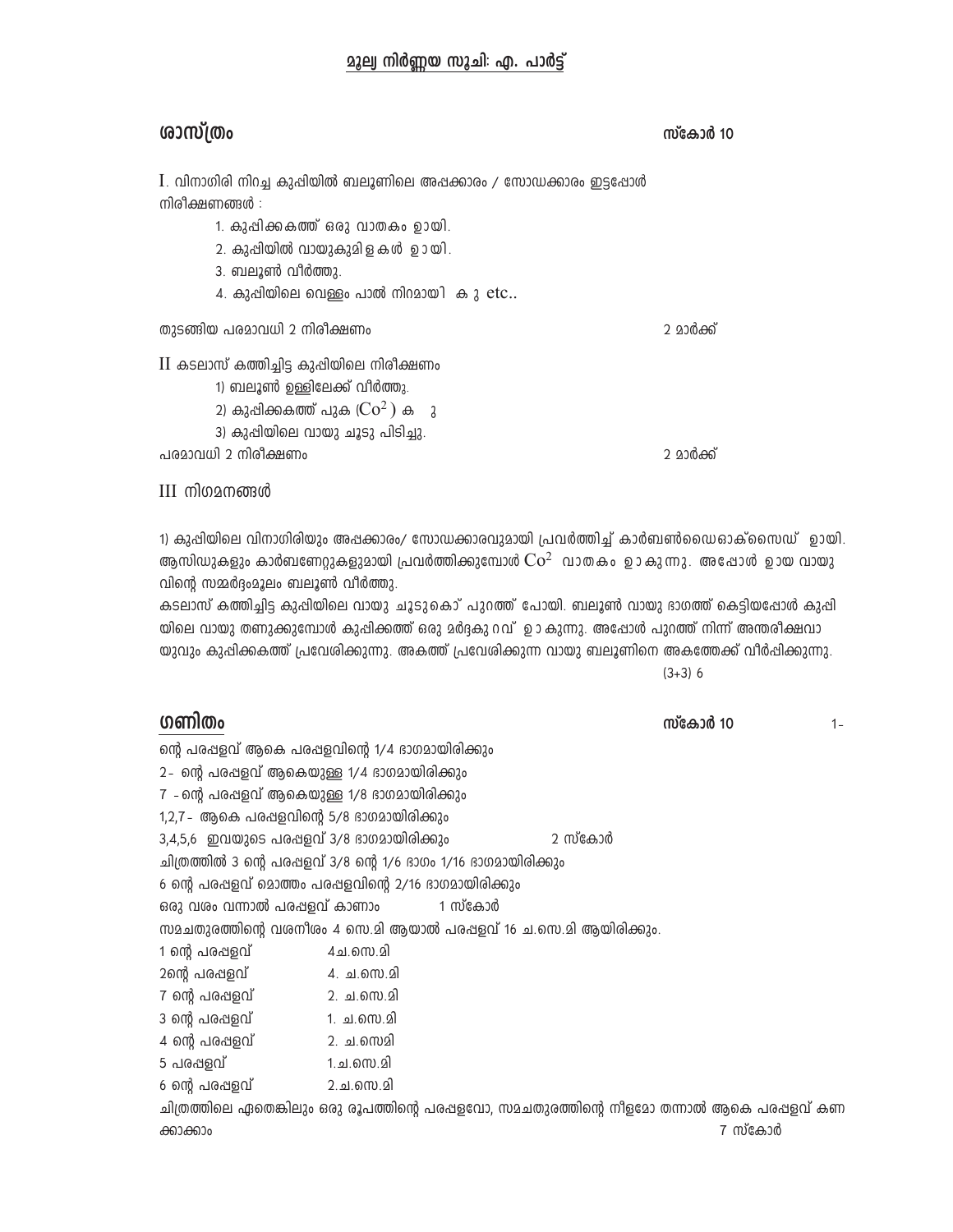### പ്രവർത്തനം ദ സാമൂഹ്യ ശാസ്ത്രം

1. തോൽവിറക് സമരം

കല്ലുമാല സമരം

2. കുടുംബശ്രീ - ഓരോ ദേശത്തിനനുസൃതമായി കുടുംബശ്രീ അയൽക്കൂട്ടങ്ങൾ ടെയ്തുവ രുന്ന പ്രവർത്തനങ്ങൾ എഴുതിയാൽ സ്കോർ നൽകാം 3

3. തൊഴിൽ രംഗത്തെ വിവേചനം (തുല്യ ജോലിക്ക് തുല്യ വേദനം) , തൊഴിൽ മേഖലയിൽ നിന്ന് നേരിടുന്ന പ്രശ്നങ്ങൾ , തൊഴിൽ ചെയ്യുന്ന സ്ത്രീകൾ നേരിടുന്ന പ്രശ്നങ്ങൾ , തൊഴിൽ ചെയ്യുന്ന സ്ത്രീകൾ നേരിടുന്ന ശാരീരിക, മാനസിക പ്രശ്നങ്ങൾ യാത്രാവേളയിൽ നേരിടുന്ന പ്രശ്നങ്ങൾ , വസ്ത്രധാരണ അവകാശവുമായി ബന്ധപ്പെട്ട പ്രശ്നങ്ങൾ, വിദ്യാ ഭ്യാസ നിലവാരത്തിനനുസരിച്ച് ജോലി ലഭിക്കാത്തതായ പ്രശ്നങ്ങൾ തുടങ്ങിയ മൂല്യനിർണ്ണയ ത്തിന് വിധേയമാക്കാം. ക്രിയാത്മകവും, വ്യക്തവുമായ രീതിയിൽ പരിഹാര മാർഗ്ഗങ്ങൾ നിർദ്ദേശിച്ചാൽ സ്കോർ നല്കാം 3

4. 1991 മുതൽ 2011 വരെയുള്ള കാലയളവിൽ കേരളത്തിലും തമിഴ്നാട്ടിലും പെൺകുട്ടികളുടെ ചെറിയ കുറവ് മാത്രമെ ഉായിട്ടുള്ളൂ.

കർണ്ണാടക, ആന്ധ്രപ്രദേശ് എന്നീ സംസ്ഥാനങ്ങളിൽ 1991 മുതൽ 2011 വരെയുള്ള കാലയള വിൽ ജനനനിരക്കിൽ വലിയ കുറവ് അനുഭവപ്പെട്ടു. ( ഈ സംസ്ഥനങ്ങളിൽ പെൺ ഭ്രൂണഹത്യ വ്യാപകമായി നടക്കുന്നു. രക്ഷിതാക്കൾ പെൺകുട്ടികളുടെ ആരോഗ്യ പരിപാല നത്തിൽ വേത്ര ശ്രദ്ധ പതിപ്പിക്കുന്നില്ല.)

#### പ്രവർത്തനം 4 മലയാളം ആസ്വദനകുറിപ്പ്

ആരയവ്വക്തതയും ഭാഷാപരമായ കഴിവു പ്രകടമാണ്  $4/3/2/1$ കാവ്യ സൗന്ദര്വം കത്തിെയിട്ടു്  $3/2/1$ സ്വന്തം കത്തെലുകളു്  $3/2/1$ 

## **Activity 5 English**

Indicators Letter: Format of the letter Salutation Body of the letter **Complimentory Closing**  Score 10

 $\mathfrak{p}$ 

സ്കോർ 10